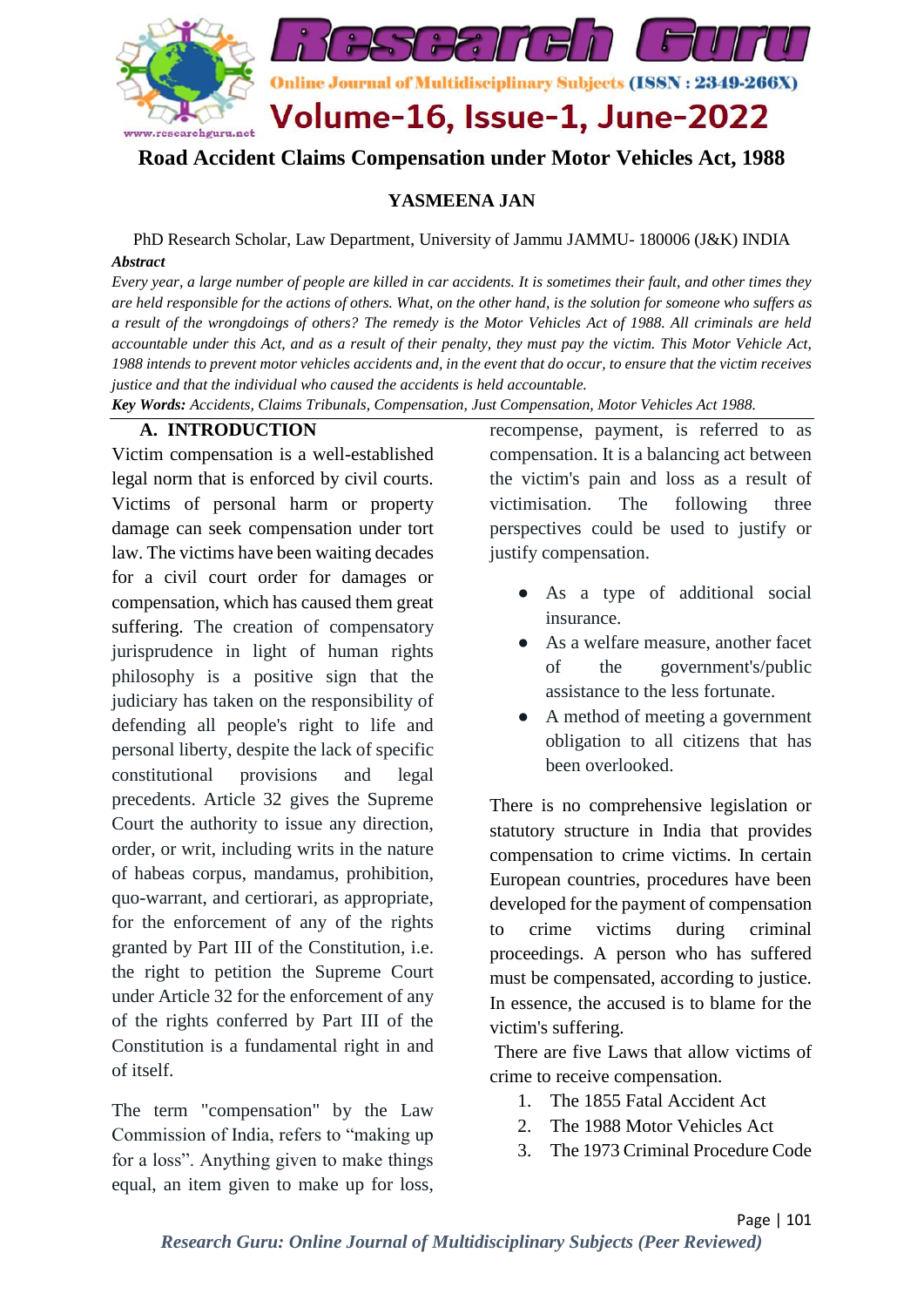- 4. Constitutional Remedies for Violations of Human Rights
- 5. The Probation of Offenders Act, which was enacted in 1958.

It is impossible to go after every Act connected to compensation when we just have to go after one Act only i.e. the Motor Vehicle Act 1988. Let's look at what compensation means in the Motor Vehicles Act and how victims of Motor Vehicle accidents are compensated and where?

As everyone is aware about the fact that a large number of people are being killed and injured in traffic accidents every year in India. Accidents have happened as a result of their fault or carelessness in some situations, and as a result of the fault or negligence of third parties or motor vehicle owners in other cases. Under the Motor Vehicles Act 1988 a person injured in a car accident or the legal representatives of a person killed in a car accident can seek compensation. It is a statute aimed at preventing motor vehicle accidents and in the event that one does occur, providing adequate compensation to those who have been wounded as well as to punish wrongdoers. The Motor Vehicle Act 1988, which replaced the Motor Vehicle Act 1939, is a comprehensive law. It went into effect on July 1, 1989. The Motor Vehicles Act 1914 was the first legislation governing road transport vehicles. The Motor Vehicles Act 1939 eventually replaced the Act 1914. With the passage of time, the need for new changes became more pressing, and the Motor Vehicle Act 1988 was enacted. The Motor Vehicles Act 1988 governs all cases involving motor vehicles in India. The government has put in place cases involving motor vehicle accidents will be handled by Motor Appellate Claim Tribunals. The Act regulates all aspects of road transport vehicles, including registration, licensing, regulation, claims, and compensation in the event of an accident, among other things.

### **B. CLAIM TRIBUNAL FOR MOTOR VEHICLE ACCIDENTS**

The Motor Accident Claim Tribunal was established to hear matters involving the Motor Vehicles Act, 1988. The Claims Tribunal's principal goal is to ensure that cases are heard quickly and that justice is served. The claimant should submit his or her claim within a fair time frame. Appeals against the Claims Tribunals will be heard by the High Courts, according to Section 173 of the Act. The appeals must be lodged within 90 days after the decision's publication. If the claimant is late in filing the appeal, he must provide an acceptable explanation for the delay. If the Court is satisfied, the appeal will be accepted. If the amount in dispute in the appeal is less than the amount in dispute in the original, the appeal will be dismissed. It would not be considered if the amount is less than Rs10, 000/-. The Motor Accident Claim Tribunal hears cases involving the loss of life or property, as well as injuries. Claims can be filed with the relevant Claims Tribunal. These Tribunals are overseen by the high courts of the states.

It is pertinent that Section 173 of the Motor Vehicles Act, 1988 deals with the concept of "just compensation" which ought to be determined on the foundation of fairness, reasonableness and equitability because such determination can never be arithmetically exact and can never be perfect. Section 168 of the Motor Vehicles Act provides that the learned Tribunal shall conduct an inquiry into the claim petition. Section 169 of the Motor Vehicles Act provides that the learned Tribunal shall follow such summary procedure as it deem fit to conduct such an inquiry. The inquiry stipulated in Section 168 of the Motor Vehicles Act is different from the civil trial.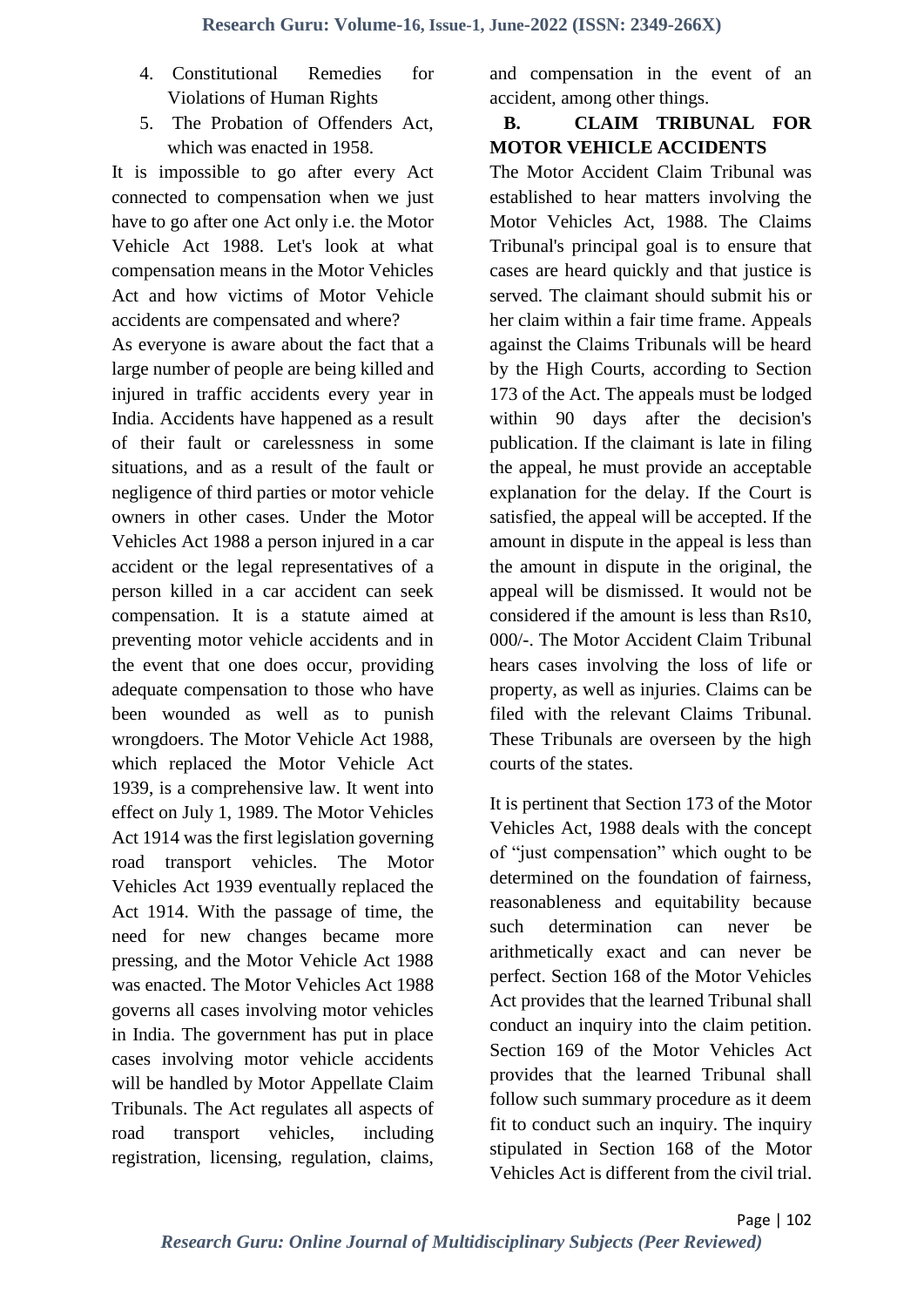Said Section of the Motor Vehicles Act, casts a duty on the learned Tribunal to conduct an inquiry in a meaningful manner. The object of the legislature behind making this provision is that the victims of road accidents are not left at their own mercy.

# **C. THE BASIC RULES OF THE MOTOR VEHICLES ACT, 1988 ARE LISTED BELOW.**

According to Section 3 of the Act, no person can drive a vehicle without any authorized driving license, and without any driving license authorizing a person to drive a transport he cannot drive such a vehicle. Section 4 states that unless a person attains the age of majority (18 years) he cannot drive a vehicle. From Section 35 to Section 65 procedure for the registration of the vehicle has been laid down and it has been made mandatory to get one's vehicle registered. It is necessary for the vehicle owner to get third party insurance as stated from Sections 145 to 164. Section 166 of the Act tells about who can apply for compensation in the Motor Accident Claims Tribunal.

## **i) Who can claim compensation in MACT cases?**

As per Section 166 of the Act, a person claims compensation if:

- i. He has sustained an injury.
- ii. He is the owner of the property.
- iii. He is the legal representative of the person who died in the motor accident.
- iv. He is the agent authorized by the injured person, or by the legal representatives of the deceased, as the case may be.
	- **ii) When can compensation be claimed?**

There is no prescribed limit within which the claim application has to be filed. But claiming the compensation after a long

unnatural period might result in raising doubts in the minds of the Tribunal. Therefore, even though there is no prescribed limit to apply for compensation it should be claimed within a reasonable time.

According to Section 165(1) of the Motor Vehicles Act, 1988 the Claims Tribunal can entitle compensation to the claimant in the following circumstances;

- a. When the accident involves death or bodily injury to a person
- b. When the accident results in the loss of any property of a third party
- c. When such accidents arise out of the use of motor vehicles
	- iii) **Where can compensation be claimed?**

The application for the claim can be filed in the following tribunals;

- i) The Claims Tribunal where the claimant resides
- ii) The Claims Tribunal where the owner of the vehicle resides
- iii) The Claims Tribunal where the accident took place

It is pertinent that Section 168 of the Motor Vehicles Act deals with the concept of "just compensation" which ought to be determined on the foundation of fairness, reasonableness and equitability because such determination can never be arithmetically exact and can never be perfect. Section 168 of the Motor Vehicles Act provides that the learned Tribunal shall conduct an inquiry into the claim petition. Section 169 of the Motor Vehicles Act provides that the learned Tribunal shall follow such summary procedure as it deem fit to conduct such an inquiry. The inquiry stipulated in section 168 of the Motor Vehicles Act is different from the civil trial. Section 168 of the Motor Vehicles Act casts a duty on the learned Tribunal to conduct an inquiry in a meaningful manner. The object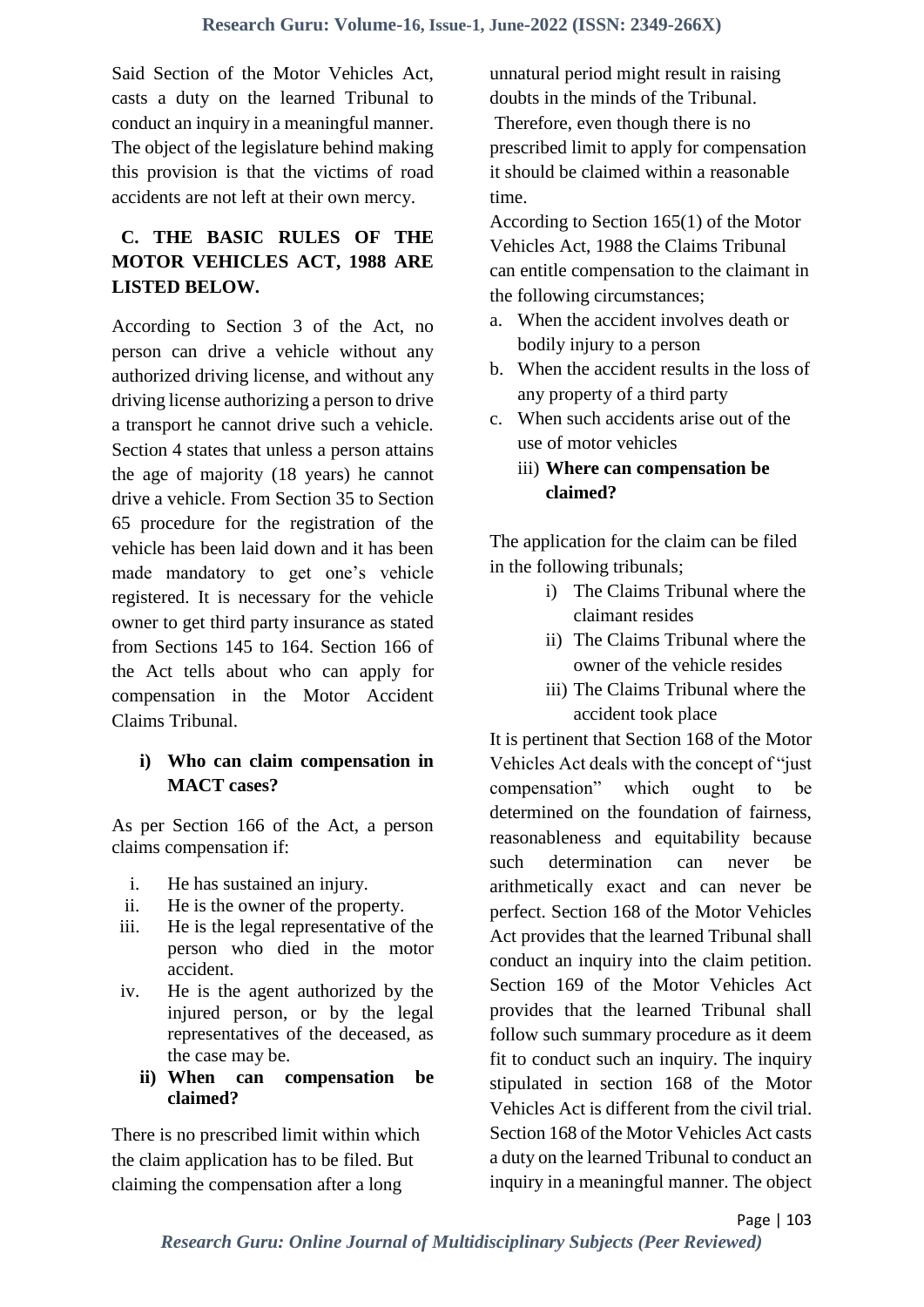of the legislature behind making this provision is that the victims of road accidents are not left at their own mercy. It indicates that "*Just Compensation*" is a sum of money determined by a tribunal or the courts to be enough for an injured person or the legal representatives of a deceased person in the event of a traffic accident. Fairness, reasonableness, and equitability will be the guiding principles. On the one hand, compensation should not be used as a means of exploitation or earning, and on the other side, it should not be less than what is required for equality. A person's loss of life, limbs, or mental torment in an accident cannot be measured on a monetary basis. Compensation should be adequate and based on fairness, equality, and reasonability standards. The concept of "Just Compensation" is based on a number of well-established principles and accepted legal criteria, as well as a number of other factors like good conscience, equity and reasonableness.

In case of **Maharashtra State Road Transport Corporation & Others Vs. Mr. Helen C. Rebello & Others<sup>1</sup>** When it comes to "Just Compensation," it has been determined that the term "Just" as a nomenclature denotes equitability, fairness, and reasonableness in a broad sense. Of course, the size is not arbitrary, it is limited by a standard that is fair, reasonable, and equitable. if it exceeds, it is described as unfair, irrational, inequitable, and unjust. The tribunal's larger discretion must be limited by the aforementioned constraints. It is necessary to make an award defining the amount of compensation that appears "*Just and Reasonable,"* because recompense for the loss of living limbs is difficult to balance on golden scales.

In **Divisional Manager, National Insurance Company Limited, and others v. Yadav Kumar<sup>2</sup>** "It goes without saying that in terms of determining compensation, both the tribunal and the High Court are statutorily charged with fixing "Just Compensation" according to it, it is selfevident that determining just compensation cannot be compared to a jackpot. At the same hand, the concept of "Just Compensation'' clearly implies that tribunals and courts should apply fair and equitable standards and take a reasonable approach. This reasonableness on the tribunal's and court's parts must be in a vast peripheral field." Since the law values life and limb in a free country, the decision of the quantum of "Just Compensation '' must be broad, not stingy.

It was held in **Raj Rai Vs. Oriental Insurance Company Limited <sup>3</sup>** Because the Court's role is to seek "Just Compensation," it will attempt to reach such a conclusion regardless of whether the claimant has submitted any such claim.

As stated above, the Motor Tribunals are supposed to determine such compensation, which may appear to be "Just Recompense," which would mean "just compensation" for an injury caused in an accident caused by the motorist's negligence. As a result, "just" could refer to something that is appropriate, equitable, or proper. It means that the compensation sum should be calculated in such a way that the legal representatives of the deceased can receive or earn the same advantages from the deceased as they might have had from him if he had lived his normal life.

In **Surinder Kaur Vs. Bhagat Singh<sup>4</sup>** the payment of a compensation amount that

<sup>&</sup>lt;sup>1</sup> 1998(4)RCR(Civil) 177

<sup>&</sup>lt;sup>2</sup> 2010(4)RCR(Civil)155

<sup>3</sup> 2009 JT325

<sup>4</sup> 1978 80 Punjab LR 732**.**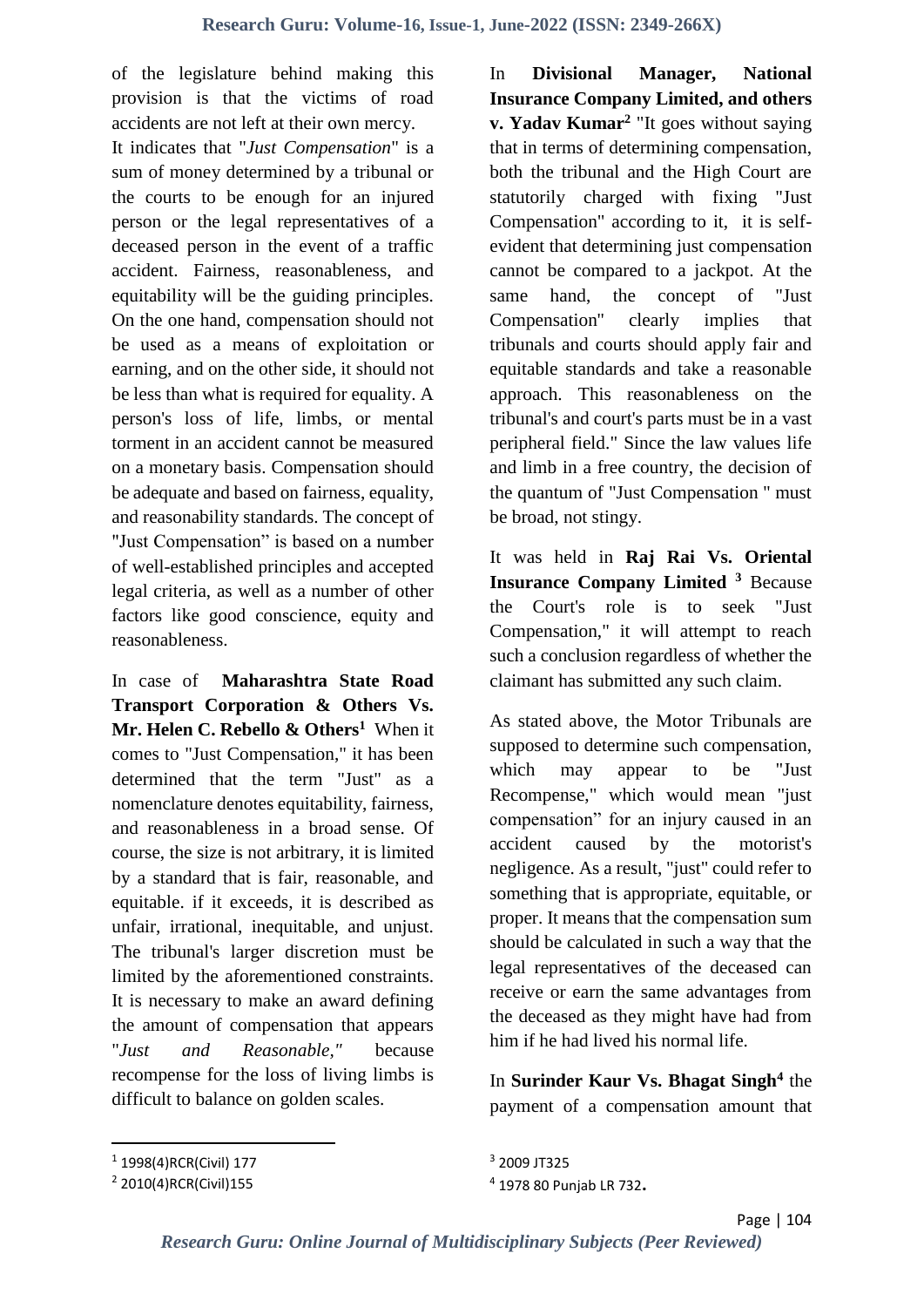will allow the deceased's legal representatives to receive more money than you. The award of a compensation amount that would enable the legal representatives of the deceased to earn more pecuniary benefits than those available to them from the deceased during his lifetime would be improper, and the award of a compensation amount that would not enable such legal representatives to earn as much pecuniary benefits as those available to them from the deceased during his lifetime would be unequal. As a result, the compensation to be assessed that can be described as "just" as contemplated by Section 168 should be such that, if prudently invested in a Schedule Bank, would earn interest equal to the pecuniary benefit that would have been available to the deceased's legal representatives if he had died by negligence of motor vehicles.

The Court stated in **Concord of India Insurance Co. Ltd. Vs. Nirmala Devi<sup>5</sup>** that "the jurisprudence of compensation for motor vehicle accidents must develop in the direction of no-fault liability and determination of the quantum must be liberal and not niggardly, since law values life and limbs on generous scales in a free country."

# In **Ramla and others v. National Insurance Company Limited and others 6** stated that

"Just compensation" is remuneration decided based on the evidence presented. It cannot be regarded as time-barred, and there is no reason to initiate a new complaint for a previously increased amount. The Court further stated that the courts have the authority to give compensation in excess of what the plaintiffs have requested. The claimants in

the above-mentioned case sought an increase in the Rs 25, 000/- compensation awarded to them by the Kerala High Court. The amount was not sufficient under the heading of 'loss of reliance,' according to the Supreme Court. As a result, the amount was increased to Rs 28, 000/-

## **D. THE FOLLOWING ARE SOME IMPORTANT CASES OF COMPENSATION.**

### **1**. **In the event of a bus accident, a bus passenger seeks full compensation.**

The fundamental duty of both the driver and the conductor is to verify specifically, whether any passenger is getting into the bus or is getting off the bus, before the bus is actually moved from the bus stop where it is stopped, regardless of whether that place of stopping is a bus stop or not," the court stated in **Venkataswami Motor Service v. C.K Chinnaswamy.** As a result, in the event of a bus passenger accident, the owner or insurance company will be responsible for compensating the sufferer.

# **2**. **What happens when both the victim and the driver are to blame?**

It is not always the case that only one person is at fault. In some circumstances, there are more than two parties to blame. There are two alternatives in such situations:

**Contributory Negligence** - In this case, the claimant and the driver both played a role in the accident. It is not only the fault of the motorist, but also of the claimant. As a result, if the claimant contributed equally to the accident's occurrence, his compensation would be cut to half.

<sup>&</sup>lt;sup>5</sup> 1980 ACJ 55(SC)

<sup>6</sup> A.I.R. 2017, the Apex Court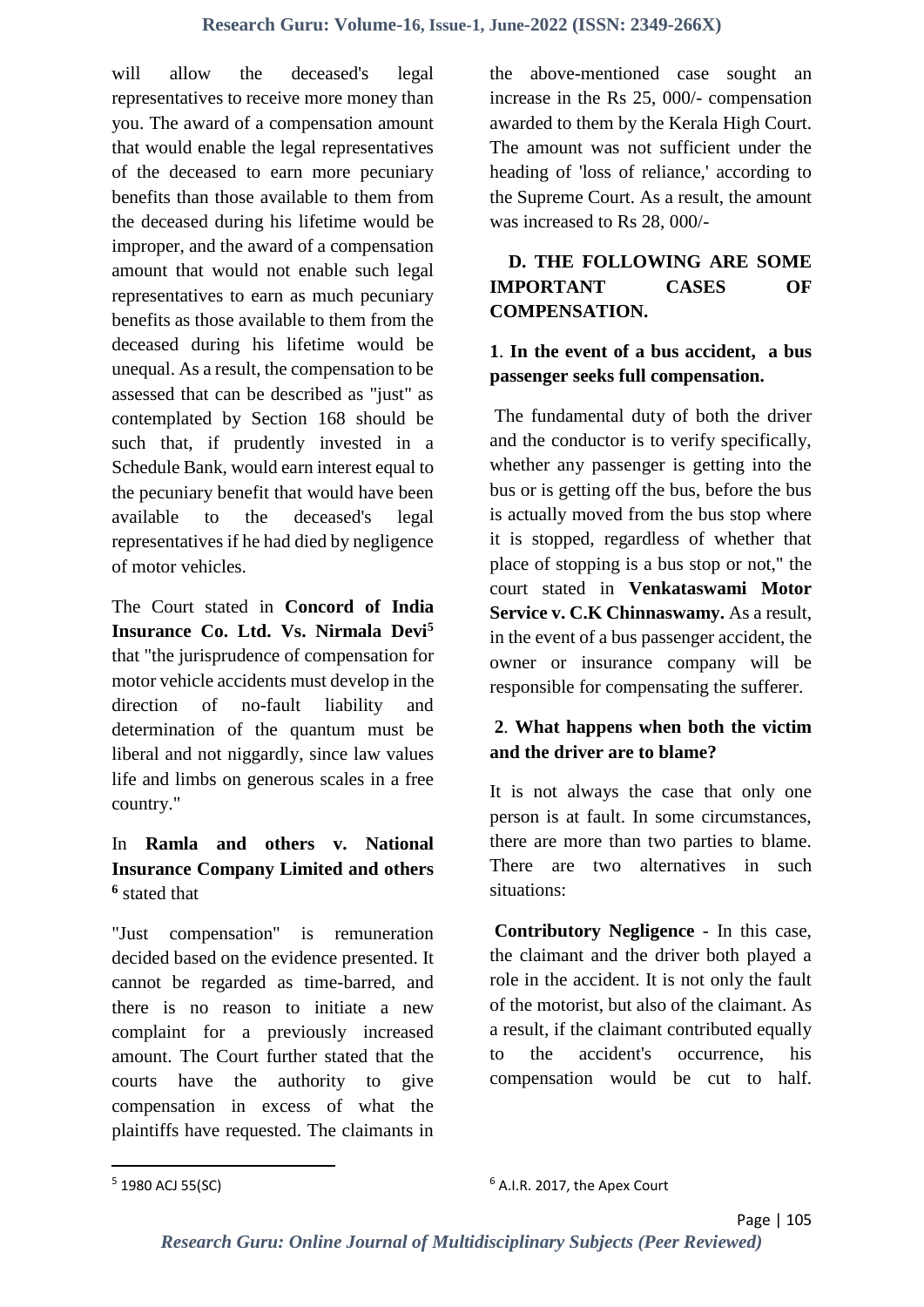Otherwise, his remuneration will be decreased in proportion to his culpability.

**Composite Negligence-** An accident occurs as a result of the negligence of two or more parties other than the victim. There is no culpability on the part of the victim in this case. When more than two parties are involved in an accident and seek reimbursement under the third-party insurance policy, the amount will be determined based on the drivers' combined negligence.

#### **3. Compensation to an accident caused by a driver who is under the age of 18.**

A minor is someone under the age of 18 who is not legally capable of taking full legal responsibility for his or her acts and their consequences thereof. According to the Motor Vehicles Act of 1988, an underage individual who does not meet the standards of section 3 and of the said Act, is ineligible for a drivers licence and has committed an offence if he does. When an accident occurs as a result of an underage driver, the insurance company is not responsible for compensating the victim. The child's parents or legal guardians will be held accountable. The juvenile will be fined Rs 25,000 and sentenced to three years in prison, and will be tried under the Juvenile Justice (Care and Protection of Children) Act, 2015 with the vehicle's registration being cancelled

## **4. Amounts of compensation that is available in case of a child's death?**

When a person dies in an accident, his or her compensation is usually calculated depending on his or her earning potential and age. But what if a youngster is killed in a car accident; it's not as if he earns money for his family, so how would compensation be determined in this case? In one of its rulings, the Supreme Court stated that if a kid dies in an accident, the child's educational qualification and school achievement shall be considered for determining compensation. If the youngster did well in school, he would have a brilliant future, which would imply further loss. As a result, he would be paid more. However, it is true that there is no standard method for calculating a claim in the event of a child's death. In case of **Ravinder (minor) v. Sant Ram and others<sup>7</sup>** the claim petition filed under Section 166 of the Act. The case of a youngster who had 100 percent damage was handled, and a total compensation of Rs.30, 60,000/- was awarded.

## **5. In the event of a car accident, if the victim is a wife, there is compensation available**.

It is once again a case in which the victim is not the family's breadwinner. The compensation cannot be decreased on the grounds that the victim is not the family's primary breadwinner and that the family may be cared for by another family member. As a result, in 1994, the legislature set the monthly income of a non-working person at Rs 15, 000/-, and in the case of a spouse, it would be the 13th income of the spouse who works for the purposes of calculating accident claims. The honorable Supreme Court has repeatedly held that the services of the housewife should be considered on par with those of the earning members of society. The court held that services rendered by a housewife cannot be less valued than what a daily wager can earn when awarding compensation in **Sukhwinder Kaur and others v. Puran Singh and others**  $(P\&H)^8$  Under Section 166 the deceased-lady was a household lady aged about 45 years, and while

 $\overline{a}$ 

8 2016(3) L.A.R 210

<sup>7</sup> 2016 (1) L.A.R. 542 (P&H)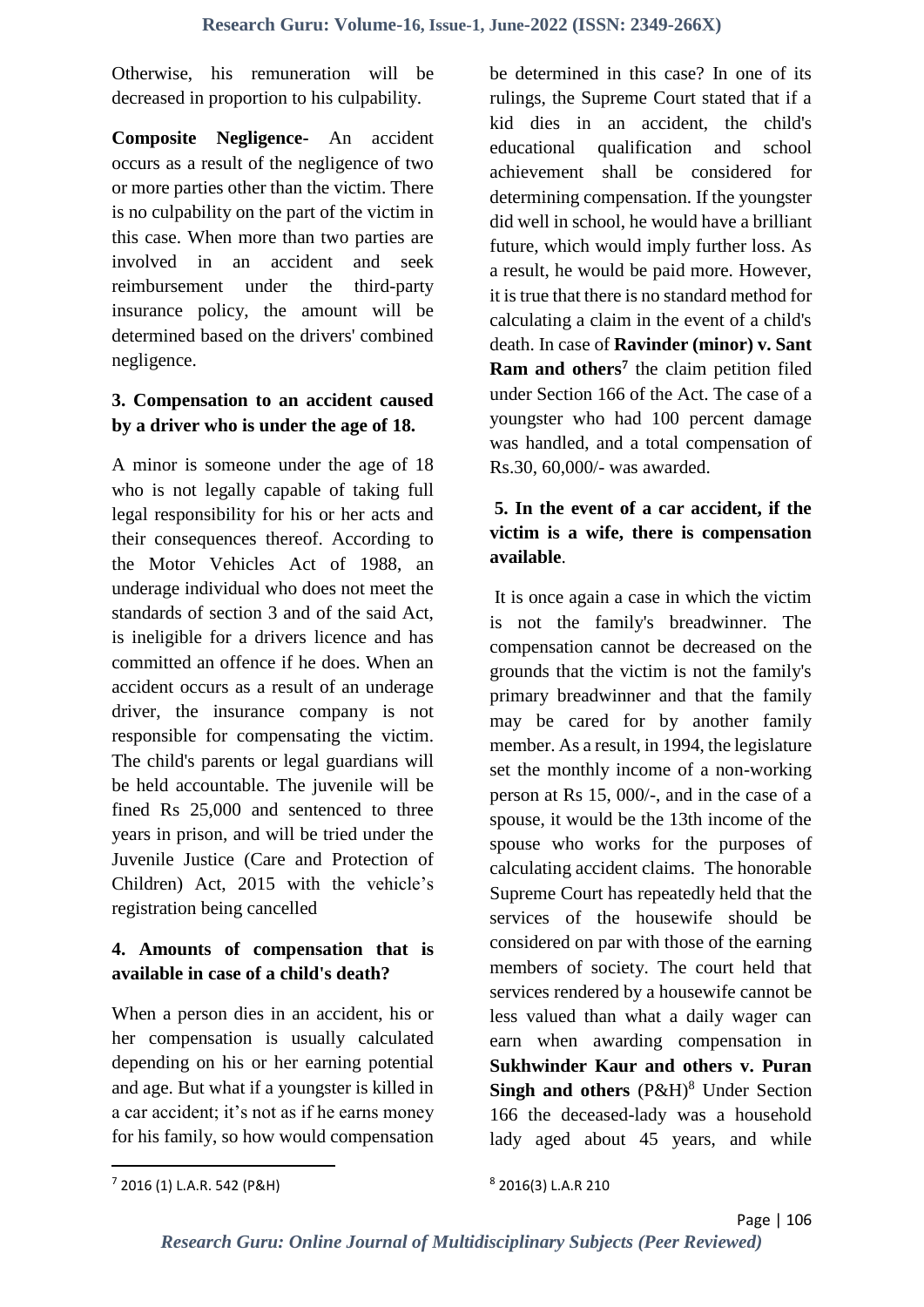considering the relevant facts the court held that services rendered by a housewife cannot be less valued than what a daily wager can earn.

**6. In the event of a two-wheeler or car accident, can a pillion rider and a copassenger seek compensation? Oriental Insurance Co. Ltd. v. Supreme Court Sudhakaran<sup>9</sup>**

(i) A pillion rider or a co-passenger is not entitled to compensation from the insurance company. It is only conceivable if this aspect was included in the policy from the start and the requisite money was paid for it.

(ii) In the event of an accident caused by the owner of the two-wheeler or car's careless driving, the co-passenger or pillion rider of such car or two-wheeler will not be regarded as a third-party.

### **Some decided case laws before the Claims Tribunal:**

In **Rajasthan State Road Transport v. Kailash Nath Kothari & Ors.<sup>10</sup>** In this case, a bus was involved in an accident, and the vehicle's driver was not the bus's genuine owner. Furthermore, the bus had been rented to a Corporation, which had appointed the bus's driver. As a result, the bus was not in the custody of its rightful owner. The Corporation was found accountable for the accident and ordered to compensate the victims by the Court.

In **Mohan Soni v. Ram Avtar Tomar<sup>11</sup> ,** in this instance, the appellant worked as a cart puller. He was involved in an accident one day, and his leg was severed. His monthly

**.** 

take-home pay was Rs 3,300. He says no longer able to support his family and earn a living. His pay was determined by the Supreme Court depending on the nature of his service. It was discovered that he had lost at least 90% of his earning capacity. As a result, he was awarded a total compensation of Rs 4, 01, 400/- for mental anguish, Rs 30, 000/- for diet, Rs 15, 000/ for loss of future earnings, and Rs 3, 56, 400/- for loss of future earnings.

In **Ajay Kumar v. Raj Kumar<sup>12</sup>** When the Supreme Court was asked to determine whether there is a link between the physical handicap incurred in an accident and the loss of earning capacity as a result of it, it said that the effect of physical disability on the victim's earning capacity must be determined.

**In Ayyappan v. M/s United India Insurance Co. Ltd. and Others<sup>13</sup>** In this case, the Court decided that if there is any liability for third-party risk and the vehicle is not insured, the risk must be carried by the owner himself.

**The New India Assurance Co. Ltd. & Others v. R. Krishna Murthi** <sup>14</sup>In this decision, the Supreme Court urged the government to investigate the liability of creating a Motor Accident Mediation Authority in each district to ensure that accident claims are heard quickly. The following are the two primary elements of this decision:

(i) In 2017, nearly 1, 47,000 individuals died, which is more than the whole population of Shillong, an Indian state.

<sup>&</sup>lt;sup>9</sup> (2008) 7 SCC 428

<sup>10</sup> A.I.R 1997 S.C. 3444**,**

<sup>&</sup>lt;sup>11</sup> 10 January AIR 2012 SPL (Civil Appeal )No. 9850 of 2010

<sup>&</sup>lt;sup>12</sup> 18 October AIR 2010 Civil Appeal No. 10383 of 2007

<sup>&</sup>lt;sup>13</sup> 1 July AIR 2013 Civil Appeal No. 5091 of 2009 <sup>14</sup> 5 March AIR2019 civil Appeal No. 2476-77 of 2019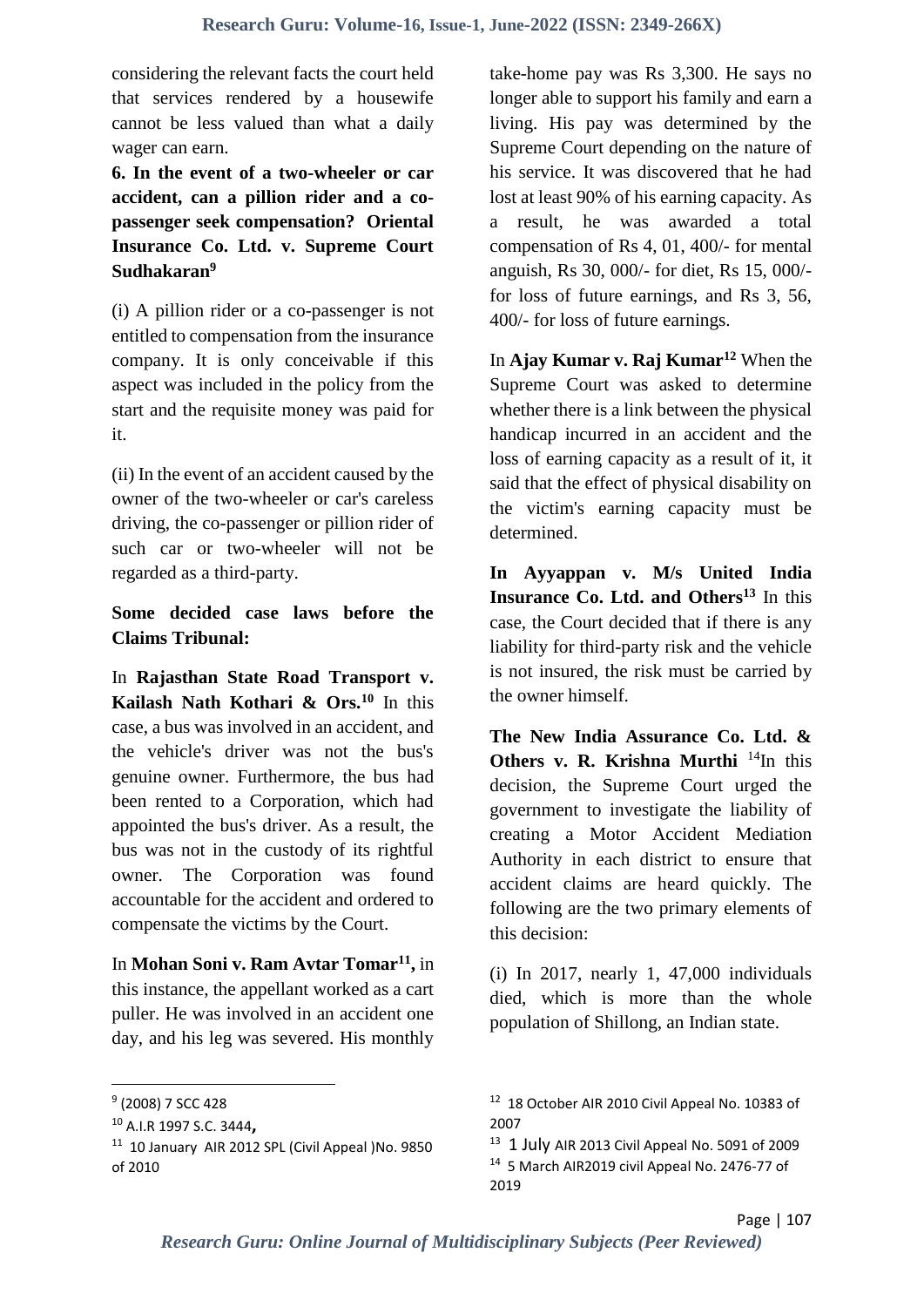(ii) As a result of these deaths, the number of accident claims that had already been filed increased dramatically, resulting in an increase in the number of backlog cases in Indian litigation. As a result, the Apex Court, seeing the importance of resolving these disputes, requested the establishment of Mediation Centres.

In **Pranay Sethi v. National Insurance Company Limited<sup>15</sup>** The Supreme Court established rules for determining the amount of compensation that the offender must pay to accident victims who are selfemployed, have a fixed wage, or have a permanent salary in this case. The concept of 'just recompense,' according to the Court, should be founded on reasonableness, equity, and fairness.

# **E. SOME LANDMARK JUDGEMENT ON ACCIDENTAL CLAIMS ASSESSMENT**

In **Sarla Verma v. Delhi Transport Corporation<sup>16</sup>** the Supreme Court established the standards for determining the amount of compensation due in the event of a motor vehicle accident death. The Supreme Court ruled that simply because the Tribunal thinks the remuneration is fair does not make it "just compensation." Just compensation is enough compensation that is fair and equitable, based on the facts and circumstances of the case, to make good the loss incurred as a result of the injustice, to the extent that money can make up for it, by following well-established standards relating to compensation award. It is not intended to be a windfall, a generous handout, or a source of profit. Tribunals should determine compensation to ensure

**.** 

uniformity and consistency. Tribunals shall calculate compensation in circumstances of death by adopting well-established procedures, such as determining the multiplicand (annual contribution to the family), the multiplier, and calculating loss of dependency by multiplying the multiplicand by the multiplier.

A **Constitution Bench of the Apex Court held in National Insurance Company Ltd. v. Pranay sethi<sup>17</sup>** that Section 168 of the Motor Vehicles  $Act^{18}$  deals with the concept of *'just compensation"* and that it must be determined on the basis of fairness, reasonableness, and equitability on an acceptable legal standard because such determination can never be in arithmetical exactitude. There is no such thing as perfection. On the basis of materials brought to record in a specific situation, the goal is to attain an acceptable degree of arithmetical precision. Fairness, reasonableness, and non-violation of the principle of equitability must be considered while considering the concept of "just recompense." In the event of death, the legal heirs are the ones who inherit. At the same time, the compensation awarded cannot be construed as an apology for compensation. It can't be a smidgen or pittance. Despite the fact that the Tribunal has broad discretion, it is required of the Tribunal to be led by the expression, i.e., just compensation.

### **Important judgement given in Indian bank v. AS Marine Products ltd<sup>19</sup>**

Regarding the Articles of 141 & 142 of Indian Constitution, that order issued by the Apex Court in the exercise of its power under Article 142 of the Indian constitution

<sup>15</sup> (2017)16 SCC 680

<sup>16</sup> (2009) 6 SCC 121],

<sup>17</sup> (2017) 16 SCC 680]

<sup>18</sup> MVA, 1988 <sup>19</sup> (2016) 5SCC 72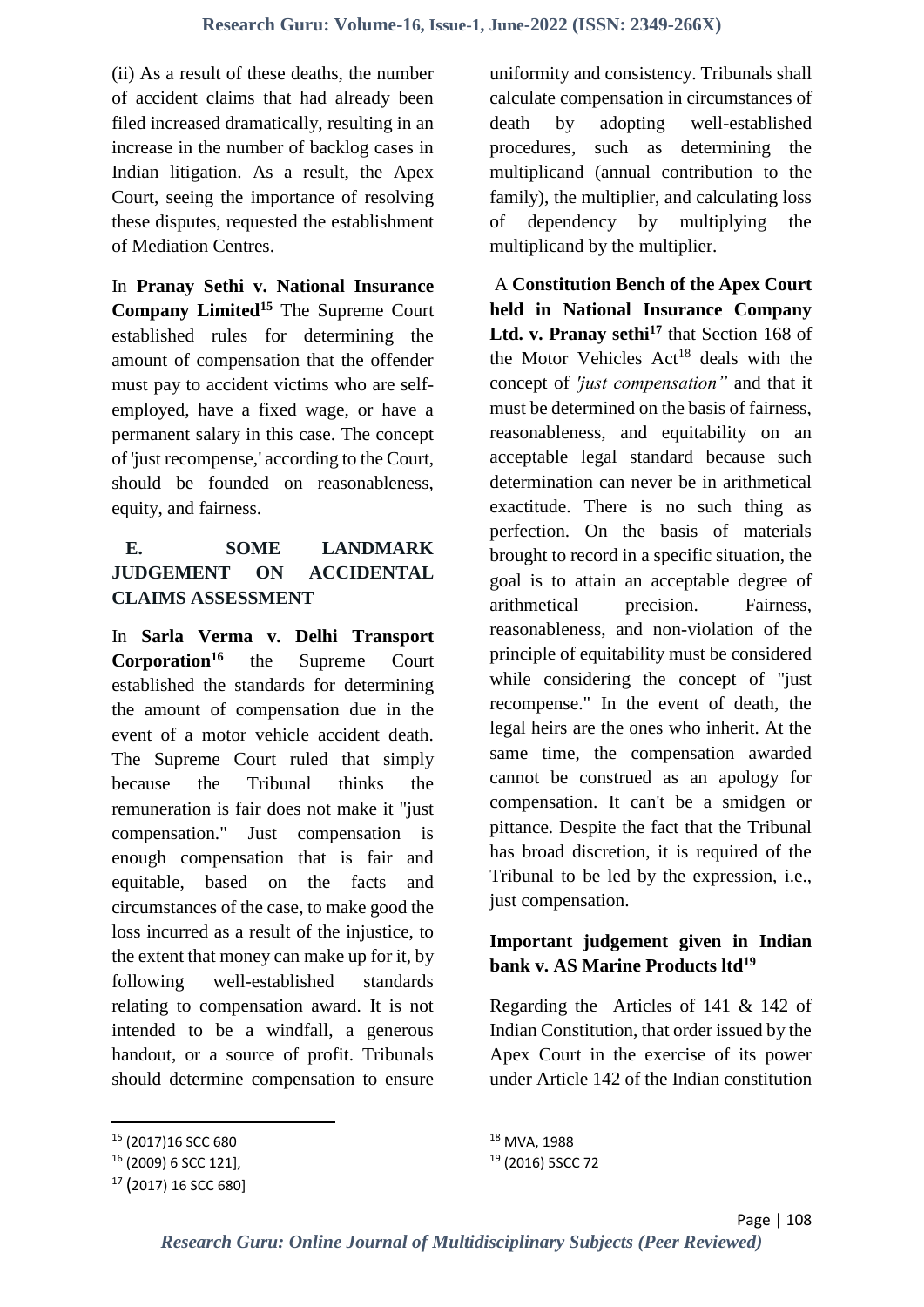to do proper justice, as well as any justifications presented for using that power, can't be deemed law laid down by that Court under Article 141. Other courts do not have power bestowed on the Apex Court under Article 141.

In the **State of Puja v. Rafiq Masih<sup>20</sup>** finding that, unlike Article 141 of the Indian Constitution, the directives made under Article 142 due to create a binding precedent. They are directives issued to carry out proper justice, and their exercise cannot be regarded as law established by the Supreme Court under Article 141 of the Indian Constitution. The Apex Court also held that the Courts directions under article 142 of the Constitution, while drafting the relief, that relax the application of the law or exempt the case in question from the rigours of the law due to the unique facts and circumstance do not constitute the ratio decided and this do not constitute the ratio decided.

## **SOME DECIDED RECENT CASE LAWS**

In **Ali v. Abdul Jabbar<sup>21</sup>** Award 'Just' & 'Fair' compensation in case of accident/death under Motor Vehicles Act. New Rules override judgements In the event of an accident or tragedy; it is generally known that the insured wants the highest possible claim, whilst the insurance companies try to avoid sanctioning a just, reasonable, and legal claim. The insurance company and the insured frequently engage in court battles over the amount of claim/compensation, with the insurance companies relying on technicalities to withhold or limit pay. In the recent case of **New India Assurance Co. Ltd. v. Urmila** 

**.** 

**Shukla** <sup>22</sup> The Apex Court considered whether the formula declared by the Apex Court and followed consistently would govern the quantum of compensation or whether the statutory mandate as it applied in the State would have precedence. The case's brief facts are as that the Motor Accidents Claim Tribunal in Allahabad, in an award dated 17.01.2018, awarded compensation of Rs.24,43,432/- plus 7% interest for the death of one Jairam Shukla in an accident. The Insurance Company's appeal against the Tribunal's decision was denied by the Allahabad High Court. The Insurance Company has filed an appeal with the Supreme Court.

The Compensation was calculated using Rule 220A of the Uttar Pradesh Motor Vehicles Rules<sup>23</sup>. The applicable Rule  $3(iii)$ of the Rules is as follows:

"(3) A deceased person's future prospects are factored into his or her actual income or minimum wage as follows:

(iii) If you are above 50 years old, you will receive 20% of your pay."

The Insurance Company argues that Rule 220A's sub-rule 3(iii) is in conflict with the Supreme Court's Constitution Bench's decision in National Insurance Company Ltd. vs. Pranay Sethi<sup>24</sup> The debate in the Pranay Sethi case emerged from the question of what should be added to the deceased's future possibilities whether he was self-employed or on a fixed pay with no opportunity for annual increment.

Sarla Verma v. DTC,<sup>25</sup> was decided by the Supreme Court to make it a regulation that if the deceased had permanent employment and was between the ages of

<sup>20</sup> (2014) 8 SCC 883

<sup>21</sup> on 6 January, 2020 MACA.NO. 2068 of 2010

<sup>22</sup> on August 6, 2021 SPL No. 26687\2018,

<sup>&</sup>lt;sup>23</sup> Rule 1998  $24$  Ibid  $25$  Ibid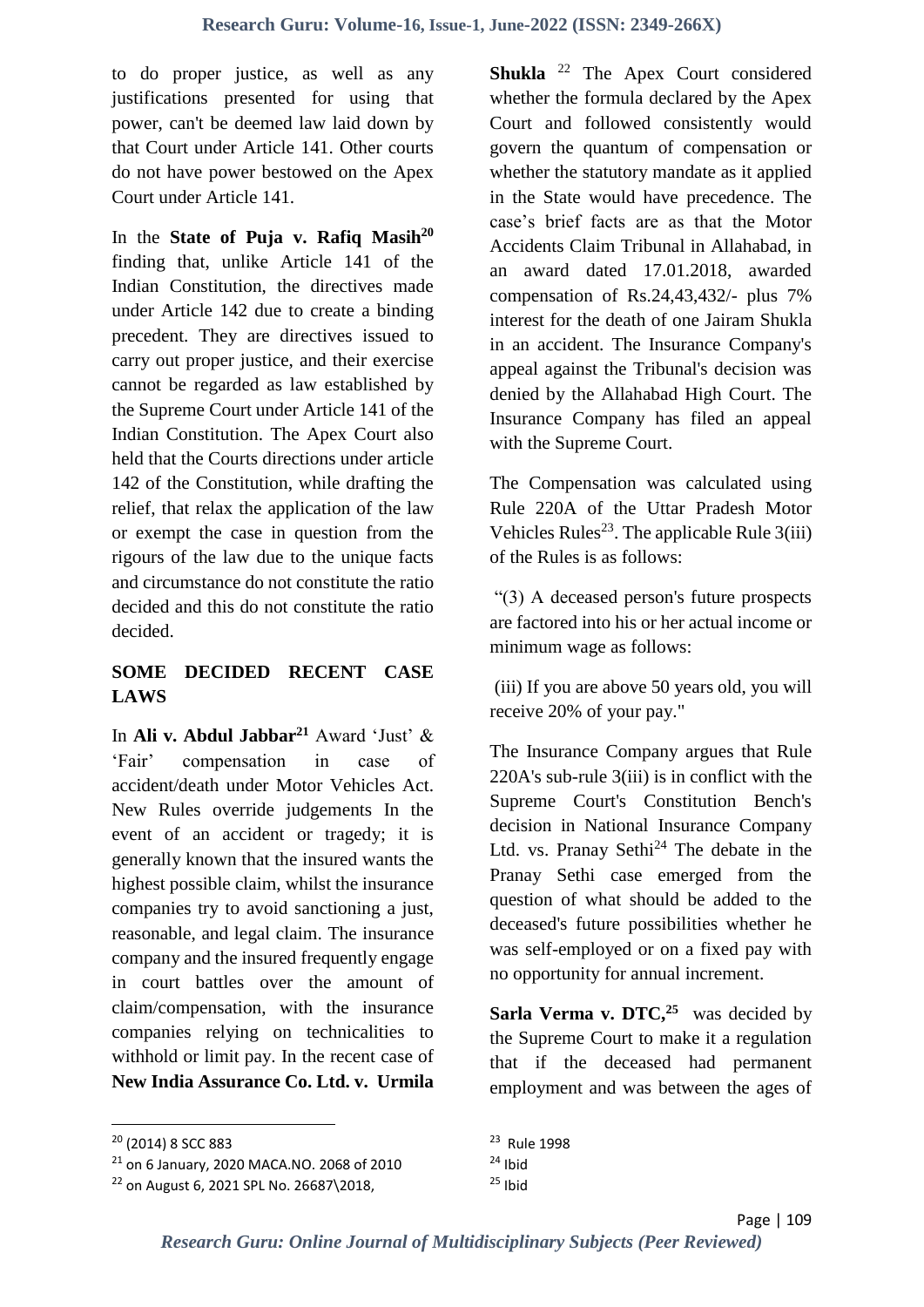40 to 50, 50 percent of actual wage may be added, and no addition could be made if the deceased was older than 50. The courts will normally take just the real income at the time of death where the deceased was selfemployed or had a fixed wage with no provision for annual increase, and the departure is only permitted in rare and extraordinary cases requiring unusual circumstances. Section 168 of the Motor Vehicles Act deals with the concept of just compensation which should be established on the basis of justice, reasonableness and equitability, because such a conclusion can ever be mathematically precise or flawless. The insurance Act establishes a framework for just compensation, and claimant's legal heirs should not expect a windfall. The appropriate age is determined by the deceased's age and income. The multiplier formula was defined in Sarla Verma and approved in reshma Kumari consistency and the idea of standardisation are the watchwords and on the basis of age a specific and certain multiple should be used.

The Constitution Bench ruled in Pranav Sethi as follows: After giving it careful thought, we believe that if we accept the idea of standardisation, there is no reason why the same approach should not be applied to the self-employed or those on a fixed wage. It would be unreasonable to apply the doctrine of actual income at the time of death and not add any amount for future prospects to the income for the purpose of determining the multiplicand. The determination of income for the purpose of computing compensation must take into account future prospects in order for the approach to be within the scope and ambit of just compensation as defined by Section 168 of the Act. There is an appropriate assurance for those who have had permanent employment with an

incorporated provision of annual increment. However, it would be inappropriate to say that the legal representatives of a deceased employee on a fixed wage would not be entitled to the benefit of future prospects for the purposes of calculating compensation. It's because, in such a case, the criterion for separating the two would be certainty on the one hand and static on the other. On the one hand, one might believe that the comparable measure is certainty while on the other hand; one might believe that the comparative measure is uncertainty. It's because a self-employed individual is affected by price increases, and there's always a constant endeavour to improve one's situation as a source of revenue for subsistence when a salaried person's purchasing power improves as a result of pay raises, increments, or other changes in service conditions, there is always a competitive mentality in the private sector to raise the compensation in order to gain better efficiency from the employees. Similarly, a self-employed person is obligated to pool his resources and increase his charges/fees in order to maintain the same standard of living. The belief that he will remain static and that his income would remain stagnant is in direct opposition to the core principle of human attitude, which is to live with dynamism and to adapt and change with the times. Despite the fact that it may appear to be suitable, there cannot be any change.

Despite the fact that, unlike a person with permanent work, there is certainty in addition to existing income, the abovementioned perception does not merit acceptance. We are inclined to believe that the percentage that is aimed for or applied to legal representatives who claim on behalf of the deceased who had a permanent employment versus a person who is selfemployed or on a set wage may fluctuate to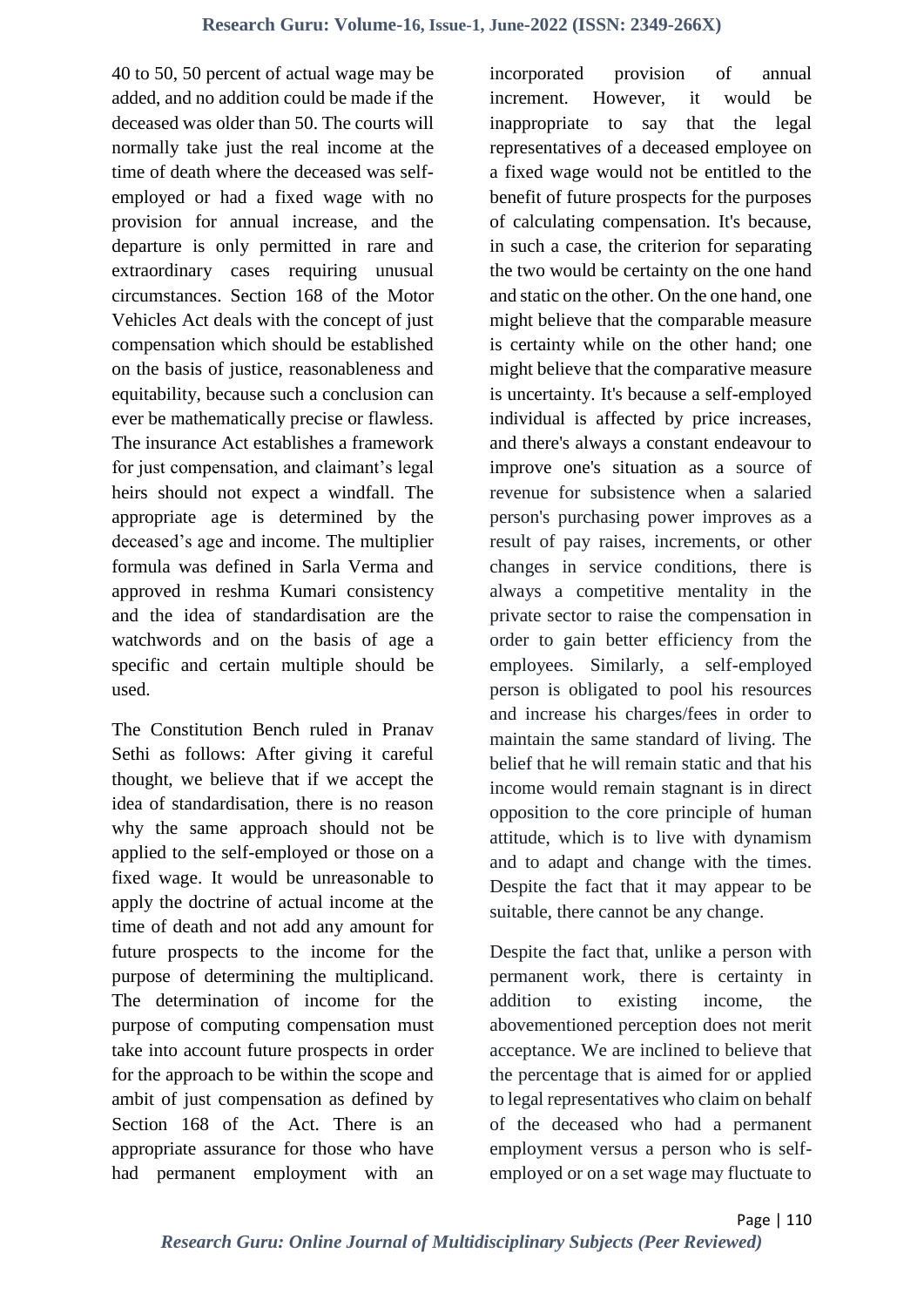some degree. However, failing to apply the concept of standardisation because of a perceived lack of confidence would be comparable to ignoring the marrows of ground reality. As a result, a degree-test is required, unless the degree-test is used and the parties are left to decide.

It would be unfair and inequitable to adduce evidence to prove. The percentage idea must be integrated into the degree test. Taking into account the cumulative factors, such as the passage of time, the changing society, price escalation, the change in price index, the human tendency to follow a particular pattern of life, etc. an addition of 40% of the deceased's established income towards future prospects, and a 25% addition where the deceased was between the ages of 40 and 50 years, would be reasonable."

The Court in Pranav Sethi was not satisfied by the Apex Court's earlier rulings in Sarla Verma (above) and Reshma Kumari (supra) that no addition is needed where the injured/deceased is more than 50 years old, and held as follows:

"The fact that the

remuneration has not been the same can be taken into account by the courts. When a

person has permanent work, there is always the possibility of advancement for one reason or another. It is an undesirable concept to state as a rule of thumb that no additions would be made after 50 years. If the deceased is between the ages of 50 and

60, we believe there should be a 15% increase, and if the deceased is between the ages of 50 and 60, there should be a 15% increase".

It was simply in the form of an indication because there was no controlling concept in the statutory regime. If a legislative instrument has devised a formula that provides a superior or higher advantage, the statutory instrument must be allowed to operate unless it is proven to be illegal. With life expectancy rising and seniors working in the private sector and in their professions for longer than the statutory retirement age, the government should consider revising the addition of 20% to 30% in the statute itself.

This isn't the end of the debate. The topic of whether there should be no addition if the dead is over 50 years old remains unanswered. In Reshma Kumari v. Madan Mohan $26$  the fact that the pay has not remained constant can be taken into account by the courts. When a person has permanent work, there is always the possibility of advancement for one reason or another to position oneself as a thumb for several reasons. A regulation stating that no additions will be made after 50 years is unacceptably restrictive. We believe that if the deceased is between the ages of 50 and 60, there should be a 15% increase, and that there should be no increase after that. Similarly, between the ages of 50 and 60, the extra for self-employed or people on a fixed wage should be 10%. The aforementioned yardstick has been established in order for tribunals and courts to adopt a consistent approach.

In **National Insurance Company Limited v. Santosh Devi<sup>27</sup>** A person's wages or total emoluments/income would remain the same throughout his life if he is selfemployed or hired on a fixed salary with no provision for annual raise, etc." It is acceptable to assume that a person who is self-employed or employed on a fixed wage will see a 30% rise in total income over

**.** 

<sup>26</sup> 2013 9 SCC 65: (2013) 4 SCC (Civ) 191: (2013) 3 SCC (Cri) 826

<sup>27</sup> 10 March, 2021 MA No. 01\2019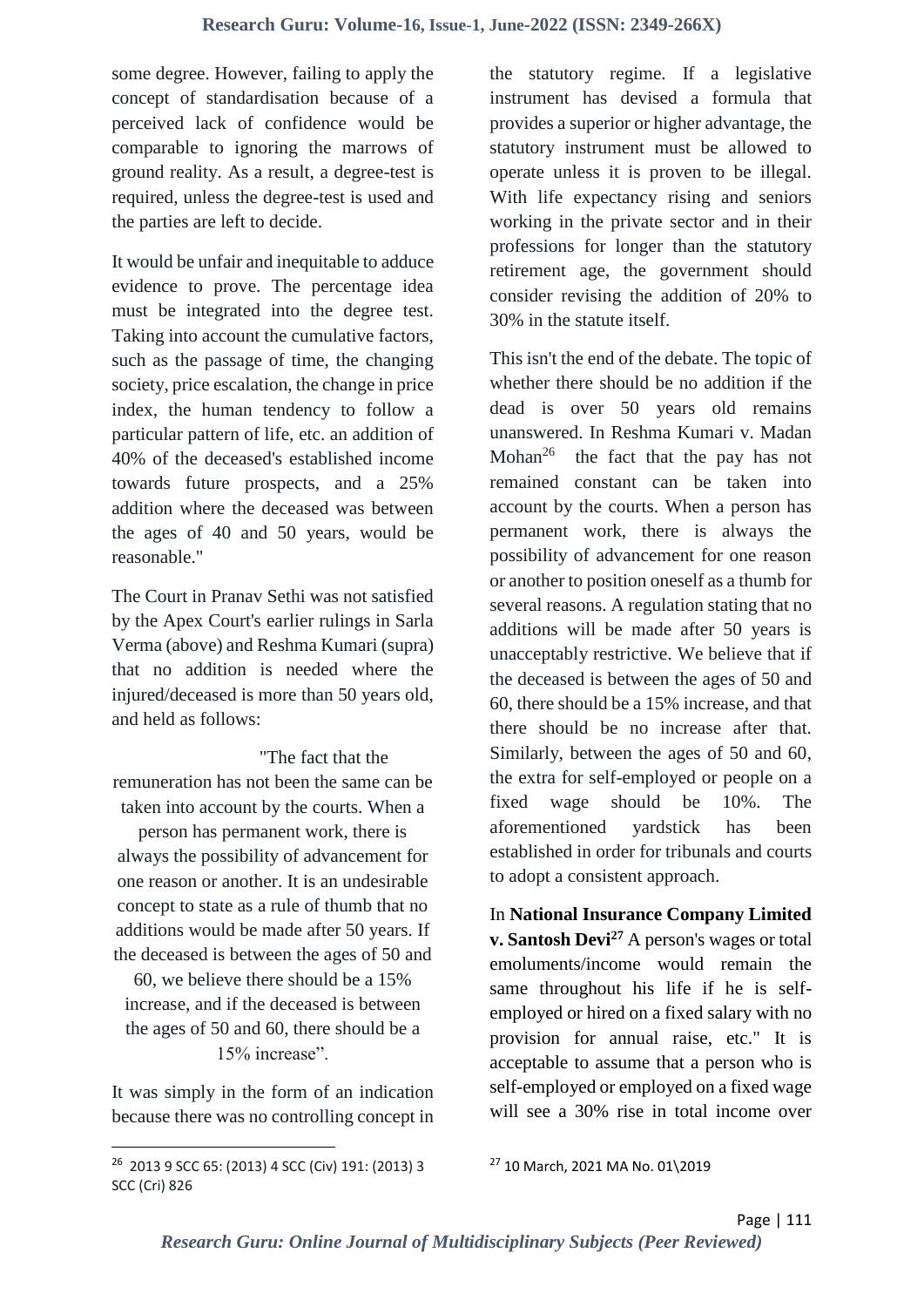time, and that if he or she is injured in an accident, the same calculation should be applied for calculating the amount of compensation to be paid.

In **Jagdish and Others v. Mohan and Others<sup>28</sup>** The benefit of future prospects should not be limited to people who have permanent employment, it should be extended to those who are self-employed. Where the victim's age at the time of the accident was less than 40 years, an addition of 40% of the established income shall be made in the event of a self-employed individual.

#### In **New India Assurance Co. Ltd v. Parminder Singh<sup>29</sup>**

The sufferer was unable to continue working as a labourer or perform any agricultural tasks. The victim had suffered a lifelong disability of 75%, for which he was given an additional 50% of his income as a 'future prospect,' bringing his total income from Rs. 10,000 to Rs. 15,000 rupees. Shock, pain and suffering, already suffered or likely to be suffered in the future;

Damages to compensate for the loss of amenities of life which may include a variety of matters i.e. on account of injury the claimant may not be able to walk, run or sit. Damages for loss of expectation of life i.e. on account of injury the normal longevity of the person concerned is shortened: Inconvenience, hardship, discomfort, disappointment, frustration and mental stress in life.

The Court propounded that whilst it is true that assessment of injury of one limb or to one part may not entail permanent injury to the whole body, the inquiry which the court has to conduct is the resultant loss which the injury entails to the earning or income generating capacity of the claimant. In other words, the impact of the disability caused to the victim on his ability to carry out his vocational work needs to be pursued by ignoring the ground truth considered in a manner so as to grant just and proper compensation to the appellant towards loss of future earnings. Compensation for loss of future earnings, therefore, has to be proper and just to enable him to live a life of dignity and not compensation which is elusive.

Furthermore, the Court highlighted that any scaling down of the compensation should require something more tangible than a hypothetical conjecture that notwithstanding the disability, the victim could make up for the loss of income by changing his vocation or by adopting another means of livelihood. Assessed in such a way as to provide the appellant with just and sufficient compensation for the loss of future earnings. live a dignified life, not compensation that is illusive. Furthermore, the Court stated that any reduction in compensation should be based on something more concrete than a speculative assumption that, notwithstanding the victim's condition, he may compensate for the loss of income by changing his job or adopting a different way of life. Inflicted due to such injuries undermine the dignity (which is now recognized as an intrinsic component of the right to life under Article 21) of the individual, thus depriving the person of the essence of the right to a wholesome life which she or he had lived, hitherto. If courts nit-pick and award niggardly amounts oblivious of these circumstances, there is resultant affront to the injured victim.

<sup>28</sup> 6 March, 2018 civil Appeal No. 2217 of2018

<sup>&</sup>lt;sup>29</sup> 1 July, 2019 civil Appeal No. 5123\2019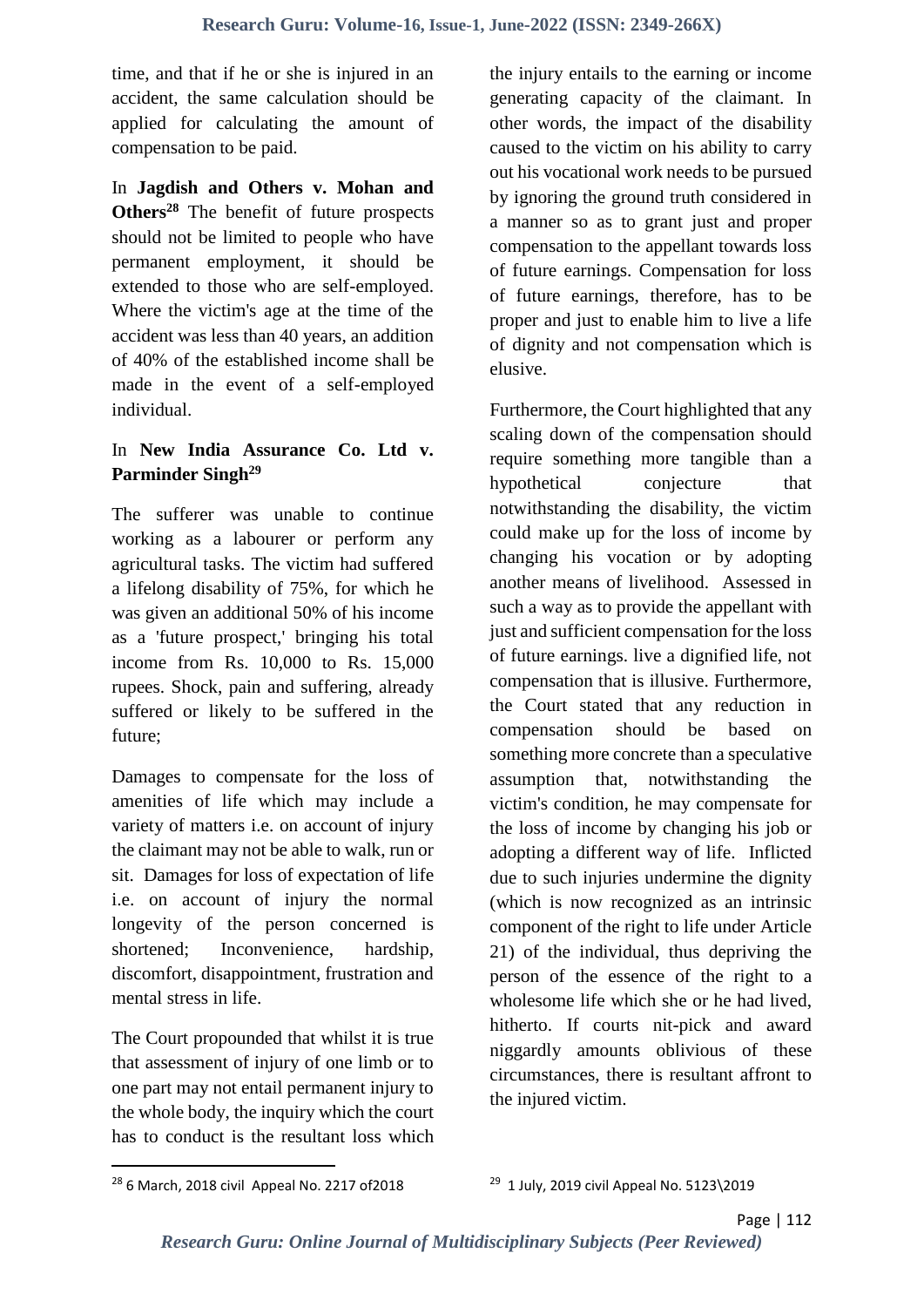On carefully examining the arguments presented from both the sides and considering the cases discussed above, the Court held that in the present case, the loss of an arm, in the opinion of the court, resulted in severe income earning impairment upon the appellant. As a typist/data entry operator, full functioning of his hands was essential to his livelihood. The extent of his permanent disability was estimated to be 89 %; however, the High Court reduced it to 45 % on an entirely wrong application of some 'proportionate' principle, which was illogical and unsupportable in law.

In view of the above conclusions, the Court while considering the enhancement towards loss of earning capacity and future prospects modified the impugned order of the High Court and substituted the sum of Rs 19,65,600/- for the value of Rs 7,77,600/. The extent of his permanent disability was estimated to be 89 percent; however, the High Court reduced it to be 45 percent based on an irrational and unsupportable use of some 'proportional criterion. In light of the foregoing determinations, the Court modified the challenged order of the High Court by substituting the sum of 19,65,600/- for the value of 7,77,600/- , while considering the enhancement towards loss of earning ability and future prospects. (**Pappu Dev Yadav v. Naresh Kumar and others)<sup>30</sup>**

In **Rajasthan State Road Transport v. Kailash Nath Kothari & Ors<sup>31</sup> .** In this case, a bus was involved in an accident, and the vehicle's driver was not the bus's genuine owner. Furthermore, the bus had been rented to a Corporation, which had appointed the bus's driver. As a result, the bus was not in the custody of its rightful owner. The Corporation was found accountable for the accident and ordered to compensate the victims by the Court.

In **Pranay Sethi v. National Insurance Company Limited<sup>32</sup>** The Supreme Court established rules for determining the amount of compensation that the offender must pay to accident victims who are selfemployed, have a fixed wage, or have a permanent salary in this case. The concept of 'just recompense,' according to the Court, should be founded on reasonableness, equity, and fairness.

In Motor Accident claim cases, the Supreme Court has asked the Motor Accident Claims Tribunals and High Courts to be liberal and grant "fair compensation" to claimants. "It is true that determining just compensation cannot be equated to a bonanza," a bench of Justices P. Sathasivam and M.Y. Eqbal wrote. On the other hand, the concept of just compensation implies that Tribunals and courts apply fair and equitable standards and take a reasonable approach. The Bench stated that in vehicle accident cases, the determination of quantum must be broad "because the law values life and limb in a free country on generous scales. The adjudicating authority, when assessing the quantum of compensation," Justice Sathasivam wrote in his judgement.

Normally, interest should be paid from the date of the petition's filing. The bench stated that interest should normally be granted from the date of filing of the petition, and that if an appeal enhancement is made, interest should be granted from the date of filing of the petition again. Only in extraordinary instances, such as when the claimants file an appeal after an

**.** 

<sup>&</sup>lt;sup>30</sup> 13 September, 2018 Civil Appeal No. 2567 of 2020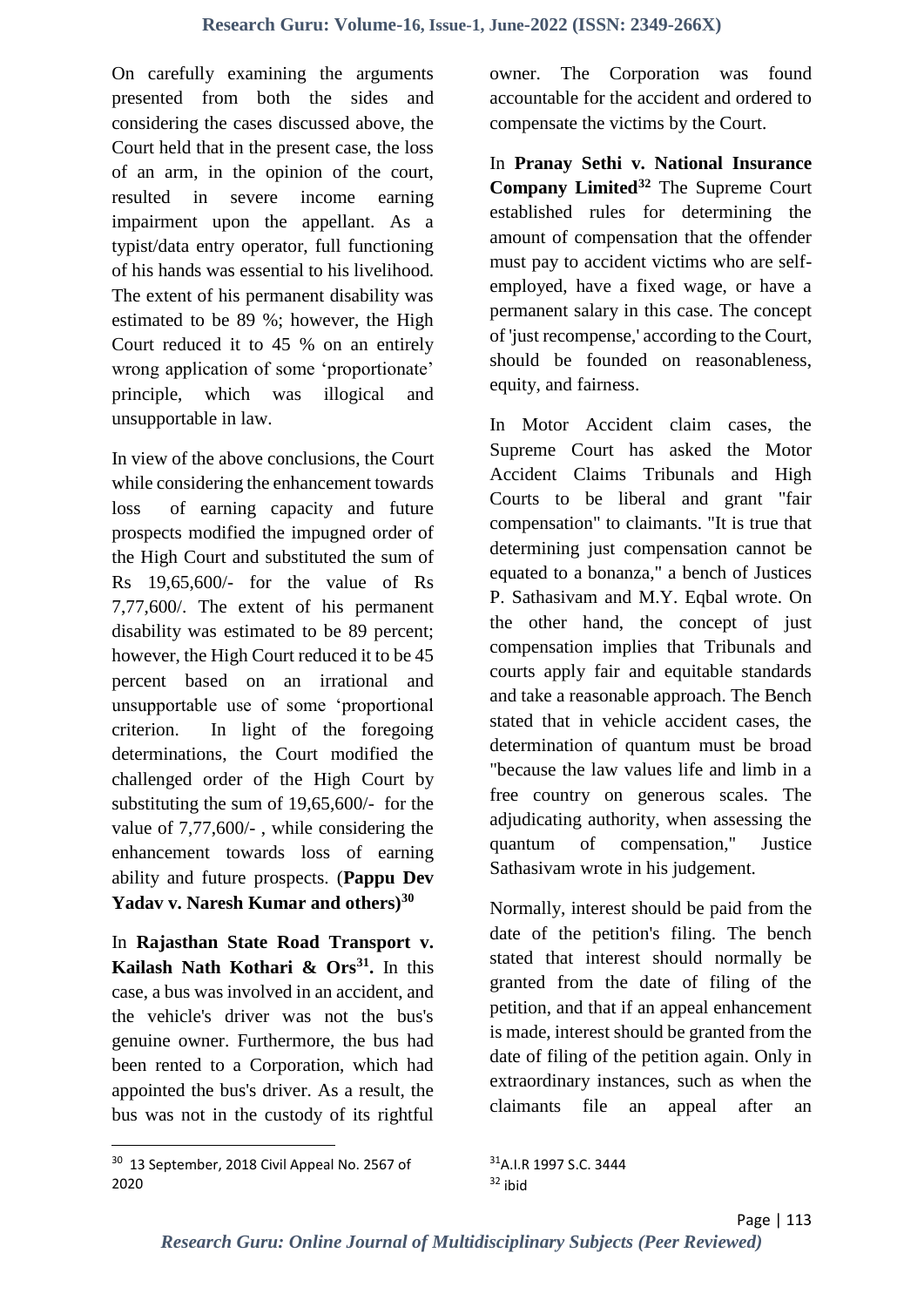unreasonable amount of time has passed, or when the case is delayed due to the claimant's fault, can interest be granted from a later date. The tribunals/High Courts must, however, provide reasons why interest is not being paid from the date of the petitioner's submission.

The fundamentals in terms of the rules for determining just compensation under the Act are well-established. Injuries generate physical deprivation, giving the claimant the right to sue for damages. Damages may vary depending on the severity of the claimant's injuries caused in an accident. The claimant may suffer consequential damages as a result of the injuries, such as, Loss of earnings, treatment related expenses such as medical bills, transportation, special diets, and associated fees, loss or decrease of life's pleasures due to the loss of a specific bodily part, and loss of future earning capacity. Damages might be monetary or non-monetary, but they must all be calculated in Rupees and Paise. Human misery and personal deprivation cannot be equated with money. However, this is exactly what the Act directs the courts to do. The Court must make a reasonable attempt to award damages in order to compensate the claimant for the victim's loss. On the one hand, compensation should not be assessed too conservatively, but on the other hand, compensation should not be assessed so liberally that it becomes a reward for the claimant.

When determining compensation, the Court should consider the degree of deprivation and the loss produced by that deprivation. Just compensation is the term used to describe such remuneration. Personal injury compensation or damages should be sufficient enough to recompense the

harmed for the deprivation they have endured for the rest of his/her life. They should not be only symbolic damages. The principles for granting compensation have been articulated in a number of decisions. While emphasising the importance of full and adequate damages, Field, J**. held in Phillips Vs. Western Railway Co<sup>33</sup>** that you cannot put the plaintiff back into his original position, but you must bring your reasonable common sense to bear, and you must always remember that this is the only occasion on which compensation can be given. The plaintiff will never be able to sue for it again. As a result, you must now compensate him once and for all. He has done no wrong, but he has been wronged by the defendants, and you must take action.

It is in his best interests to provide him with full and fair compensation for what he has suffered. Furthermore, the Tribunals should keep in mind that the damages in all of these circumstances should be such that even a tort feasor can declare that he has sufficiently atoned for his misadventure. **Lord Halsbury stated in the case of Mediana<sup>34</sup>** Of course, the entire field of inquiry into damages is one of tremendous complexity. You can't always lay out any principles on which to award damages, yet, it's up to the jury, or those who stand in for the jury, to decide how much money should be awarded as compensation for a wrongful act.

Take the most common and straightforward example; how does one quantify pain and suffering in terms of monetary value? Nobody can claim that any numerical calculation can determine the exact amount of money that would represent the pain and suffering that a person has endured as a result of their actions. a result of a mishap

<sup>33</sup> (1874) 4 QBD 406

<sup>34</sup> [1900] AC 113,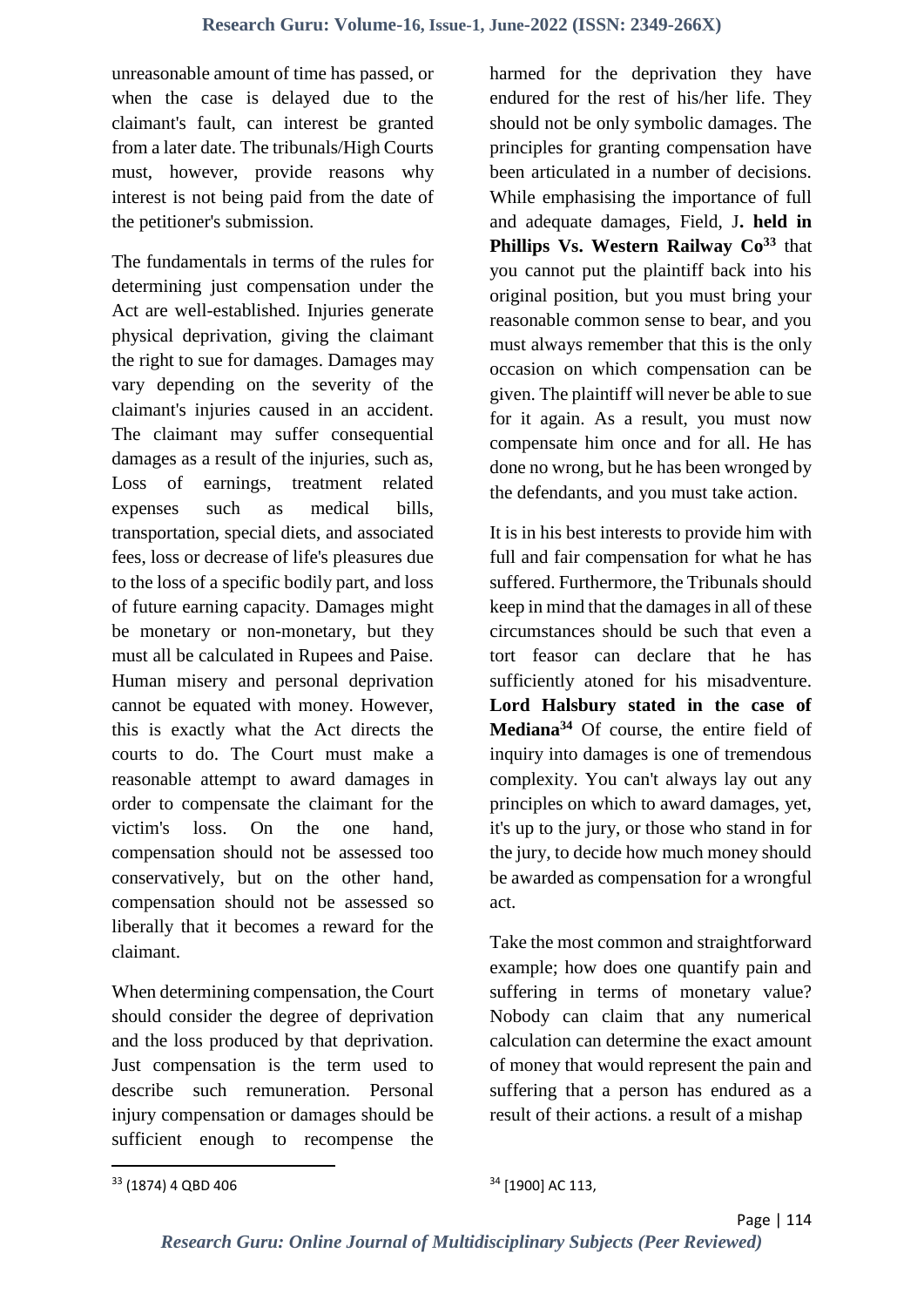To be honest, I believe it would be difficult to argue that a person would be entitled to no compensation for such an event. What mainly is concerned with previous anguish and suffering? However, the law acknowledges that as a subject for which damages may be awarded.

**Lord Morri,** made the following points in his speech in **H. West & Son Ltd. vs. Shephard<sup>35</sup>** Money may be awarded in order to obtain something tangible to replace something of a similar sort that has been destroyed or lost. Money, on the other hand, cannot repair a bruised and shattered physical frame. Judges and courts can only award monetary amounts that must be regarded as providing adequate remuneration. Throughout the process, some regularity in the general method of approach must be sought. By general consent, awards must be reasonable and moderately assessed. Furthermore, it is eminently desirable that comparable injuries be paid by equivalent awards to the extent practicable.

**Lord Devlin,** observed in the same case that the proper approach to the problem was to adopt a test as to what contemporary society would consider to be a fair sum, such that the wrongdoer could hold up his head among his neighbours and say with their approval that he had done the right thing, which should be kept in mind by the court when determining compensation. In cases of personal harm In the case of **Ward vs. James Lord Denning** spoke for the Court of Appeal and established the following three fundamental rules to be applied in similar situations:

1. To begin with, accessibility in cases of serious injury, where the body has been wrecked or the brain has

been destroyed, determining a fair monetary compensation is extremely difficult, so difficult that the award must essentially be a conventional figure derived from experience or awards in similar cases.

- 2. Second, there should be some consistency in rewards so that comparable choices can be made in similar circumstances, otherwise, the community would be dissatisfied and the administration of justice will be heavily criticised.
- 3. Finally, predictability is an important ability. Parties should be able to estimate with some degree of accuracy the amount likely to be awarded in a given case, because this allows cases to be handled peacefully rather than going to court, which is highly good for the public good. Damage evaluation in personal injury cases is extremely complex. It's difficult to put a monetary value on a person's bodily and mental suffering. A certain amount of calculated guesswork and supposition is required. In the circumstances, an appraisal should be done to the best of one's ability. Parties should be able to estimate with some degree of accuracy the amount likely to be awarded in a given case, because this allows cases to be handled peacefully rather than going to court, which is highly good for the public good.

Damage evaluation in personal injury cases is extremely complex. It's difficult to put a monetary value on a person's bodily and mental suffering. A certain amount of calculated guesswork and supposition is

<sup>&</sup>lt;sup>35</sup> 1963 2 WLR 1359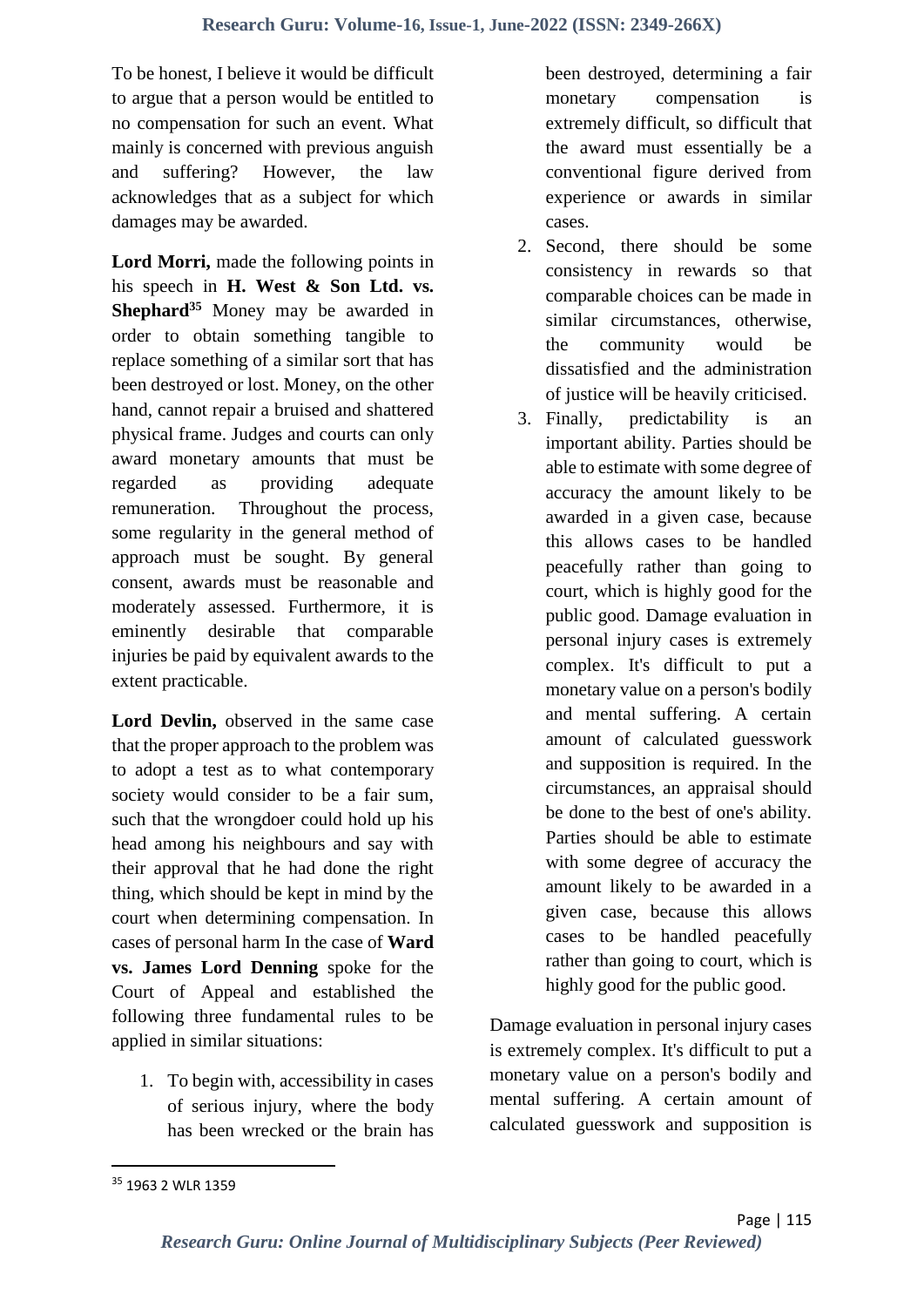required. In the circumstances, an appraisal should be done to the best of one's ability. The person physically wounded may collect both for his pecuniary losses and his non-pecuniary losses, according to Mc Gregor's Treatise on Damages<sup>36</sup> referring to heads of damages in personal injury lawsuits. The non-pecuniary losses are divided into three categories:

- a. pain and suffering,
- b. loss of amenities of life,
- c. And loss of expectation of life.

The pecuniary losses are divided into two categories: loss of earnings and other gains that the plaintiff would have made had he not been injured, and medical and other expenses that he is subjected to as a result of the injury.

The Hon'ble Supreme Court of India ruled in **M/S Concord of India Insurance Co. Ltd. vs. Nirmala Devi & Ors,<sup>37</sup>** The Hon'ble Supreme Court of India held that the quantum decision must be liberal, not stingy, because the law in a free country values life and limb on generous scales.

The Supreme Court held in **R.D. Hattangadi vs. Pest Control (India) Pvt.**  Ltd,<sup>38</sup> dealing with the various heads of compensation in injury cases, that, In general, when determining the amount of compensation due to an accident victim, the damages must be assessed separately as pecuniary and special damages. Pecuniary damages are those that the victim has actually incurred and that can be estimated in terms of money, non-pecuniary losses are those that cannot be accessed through arithmetical calculations.

In order to fully comprehend two concepts, Expenses incurred by the claimant may be included in monetary damages. Attendance at the hospital other material loss; loss of profit earned up to the date of trial. Nonpecuniary damages may include;

(i) Damages for mental and physical shock, pain, and suffering already experienced or likely to be experienced in the future;

(ii) Damages to compensate for loss of amenities of life, which may include a variety of things, such as the claimant's inability to walk, run, or sit due to injury;

(iii) Damages for loss of expectation of life, which may include a variety of things, such as the claimant's inability to walk,

The Supreme Court established the heads under which compensation for personal injuries should be paid in **Raj Kumar v. Ajay Kumar and Others<sup>39</sup>** in personal injury cases, compensation is awarded under the following headings:

- 1. Damages in money.
- 2. (Special damages) i.e. treatment, hospitalisation, medicines, transportation, nourishing food, and other expenses.
- 3. Loss of wages (and other gains) that the wounded would have made if he hadn't been hurt, including: earnings lost during treatment,
- 4. Future earnings lost due to permanent disability.

The Medical costs in the future.

- a. Damages that are not monetary in nature (General damages)
- b. As a result of the injuries, damages for pain, suffering, and trauma.

**.** 

<sup>36</sup> 14th Edn., para 1157,

<sup>&</sup>lt;sup>37</sup> 1980 ACJ 55 (SC).

<sup>38</sup> (1995) 1 SCC 551

<sup>&</sup>lt;sup>39</sup> (2011) 1 SCC 343.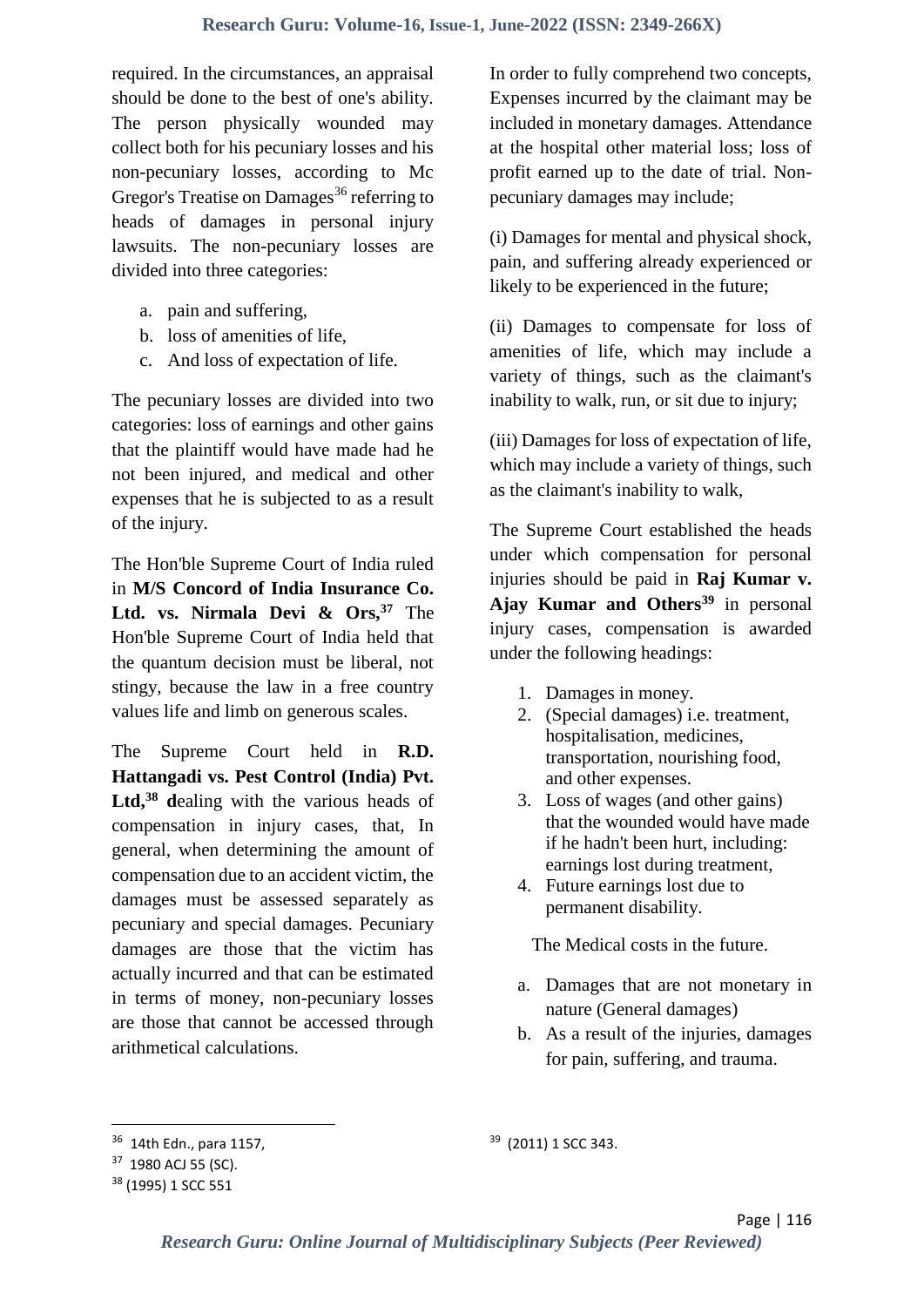- c. Loss of luxuries (and/or possibilities of luxuries)
- d. Loss of hope for the future (marriage) (shortening of normal longevity)

The Supreme Court held in **K. Suresh vs. New India Assurance Company Ltd. & Ors.<sup>40</sup>** that there cannot be actual compensation for heart anguish or mental tribulations." There can't be any true compensation for heartache or mental agony. The quaint essentiality is found in the pragmatic computation of the sustained loss, which must be realistically approximated. As a result, Section 168 of the Motor Vehicles  $Act<sup>41</sup>$  mandates the payment of just compensation. As a result, determining "fair compensation," which is neither a windfall nor a jackpot but should not be a pittance, becomes a difficult task for a court of law?

The Tribunal has the authority to award compensation in excess of the amount claimed in order to provide reasonable recompense. The Supreme Court's observations in State of Haryana Vs. Jasbir Kaur, <sup>42</sup> are relevant in this regard.

It's worth noticing the following points from the Supreme court cases, that the Tribunal established under Section 168 of the Act is required to make an award determining the amount of compensation, which must be in the form of real damages that appear to the Tribunal to be just and reasonable. It is important to remember that recompense for the loss of limbs or life cannot be measured in golden scales. However, it is important to remember that the compensation is not supposed to be a windfall for the victim. The compensation

**.** 

must be equitable, according to the law, and it cannot be a windfall, it cannot be a source of profit. However, the same should not be a trifle. The courts and tribunals have a responsibility to examine the numerous variables and calculate the appropriate amount of compensation. What constitutes just recompense is a difficult subject to answer. There can be no universally applicable golden criterion for determining the worth of a human life or limb. Damages cannot be calculated with precision using mathematical procedures. It would rely on the specific events and circumstances, as well as any accompanying odd or unique qualities, if any. Every method or mode used to evaluate compensation must be seen in the context of just compensation, which is the most important factor. Despite the fact that the expression appears to be only a broad one. The Tribunal's ruling must be rational, based on a judicious approach, and not the result of whims, wild guesses, or arbitrariness, as the statement appears to imply. The term simply means, equitability, justice, and reasonableness, as well as nonarbitrary. It cannot be just if this is not the case.

### **In Helen C. Rebello v. Maharashtra State Road Transport Corporation<sup>43</sup>**

When medical data is presented in regard to the injuries and their effects, particularly the level of permanent disability, the Motor Accidents Claims Tribunal should not be a bystander. The Motor Vehicles Act<sup>44</sup>, and Sections<sup>45</sup>, makes it clear that the Tribunal is not a neutral arbitrator, but as an active explorer and seeker of truth who is expected to conduct an inquiry into the claim for the purpose of finding the fair recompense. As a result, the Tribunal

<sup>40</sup> (2012) 12 SCC 274,

<sup>41</sup> MVA, 1988

<sup>42</sup> (2003)

<sup>43</sup> **(**1999(1) SCC 90)

<sup>44</sup> MVA, 1988

<sup>&</sup>lt;sup>45</sup> section 168 & 169